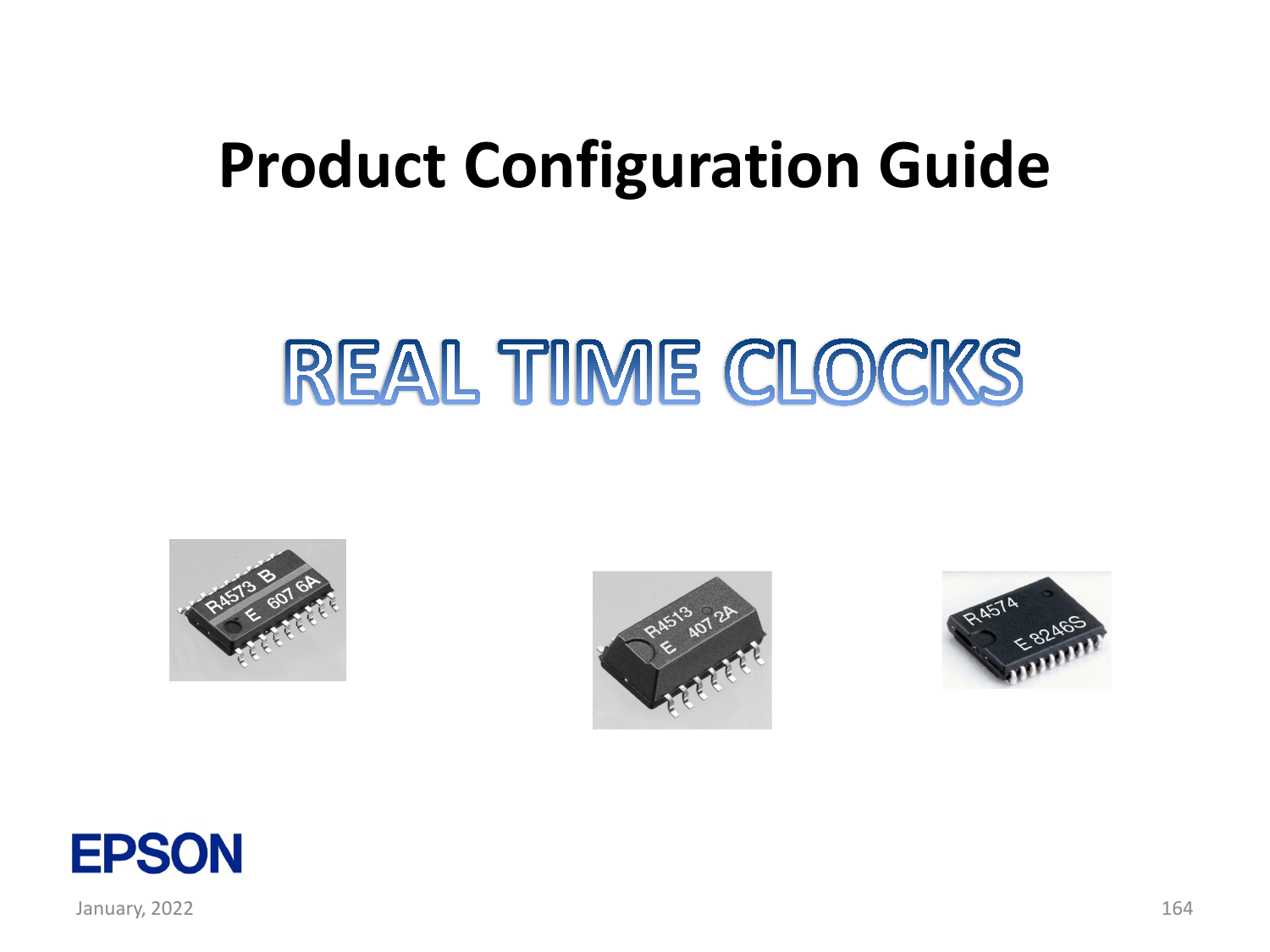

### **Real Time Clock Modules – I 2C-Bus**



RX8901XBA06 RX8901XSB06



January, 2022 2003 165 and 2010 165 and 2010 165 and 2010 165 and 2010 165 and 2010 165 and 2010 165 and 2010 165 and 2010 165 and 2010 165 and 2010 165 and 2010 165 and 2010 167 and 2010 168 and 2010 168 and 2010 168 and

**NOTE:**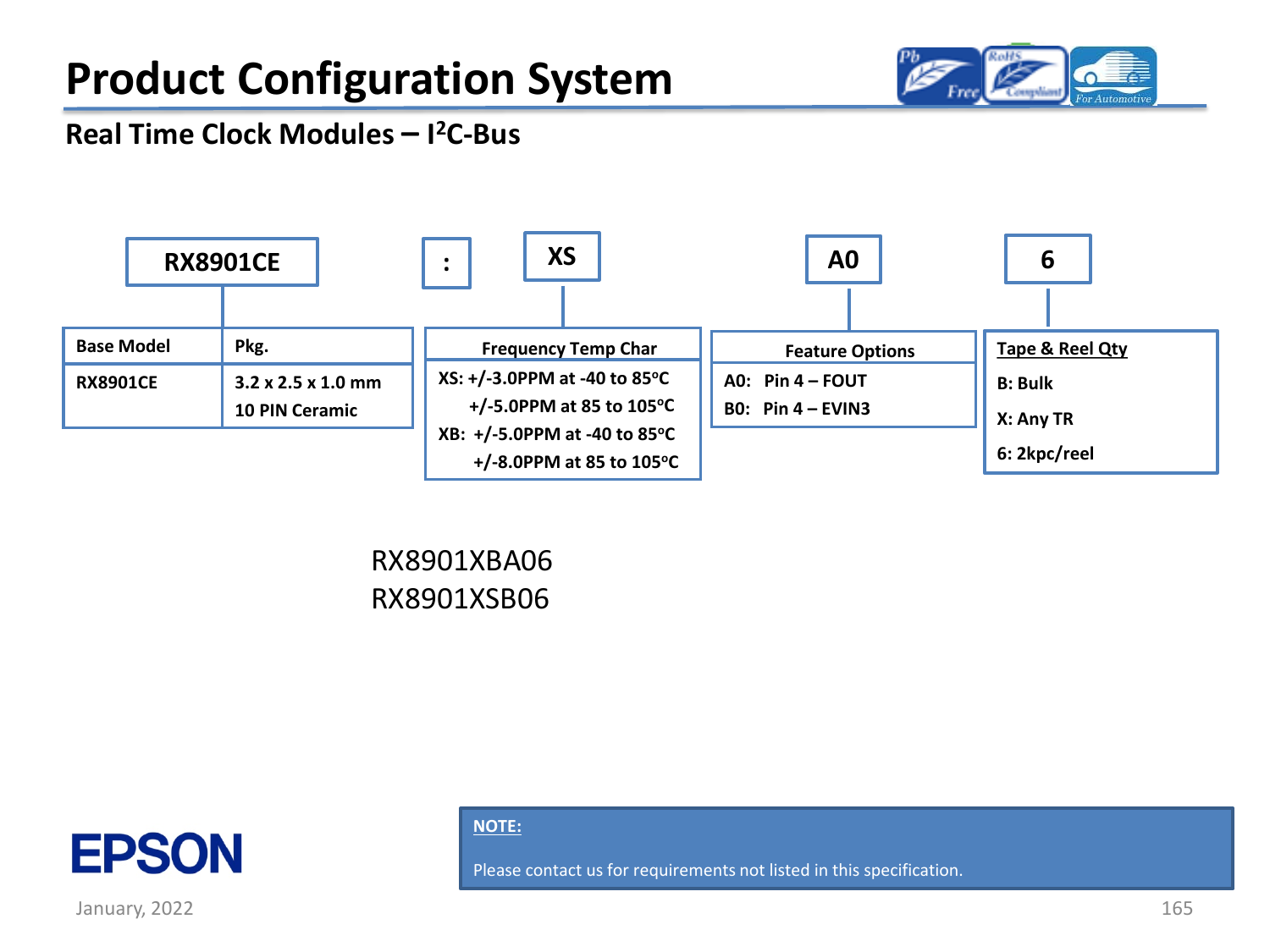

#### **Real Time Clock Modules – SPI-Bus**





January, 2022 2003 166 and 2010 166 and 2010 166 and 2010 166 and 2010 166 and 2010 166 and 2010 166 and 2010 1

**NOTE:**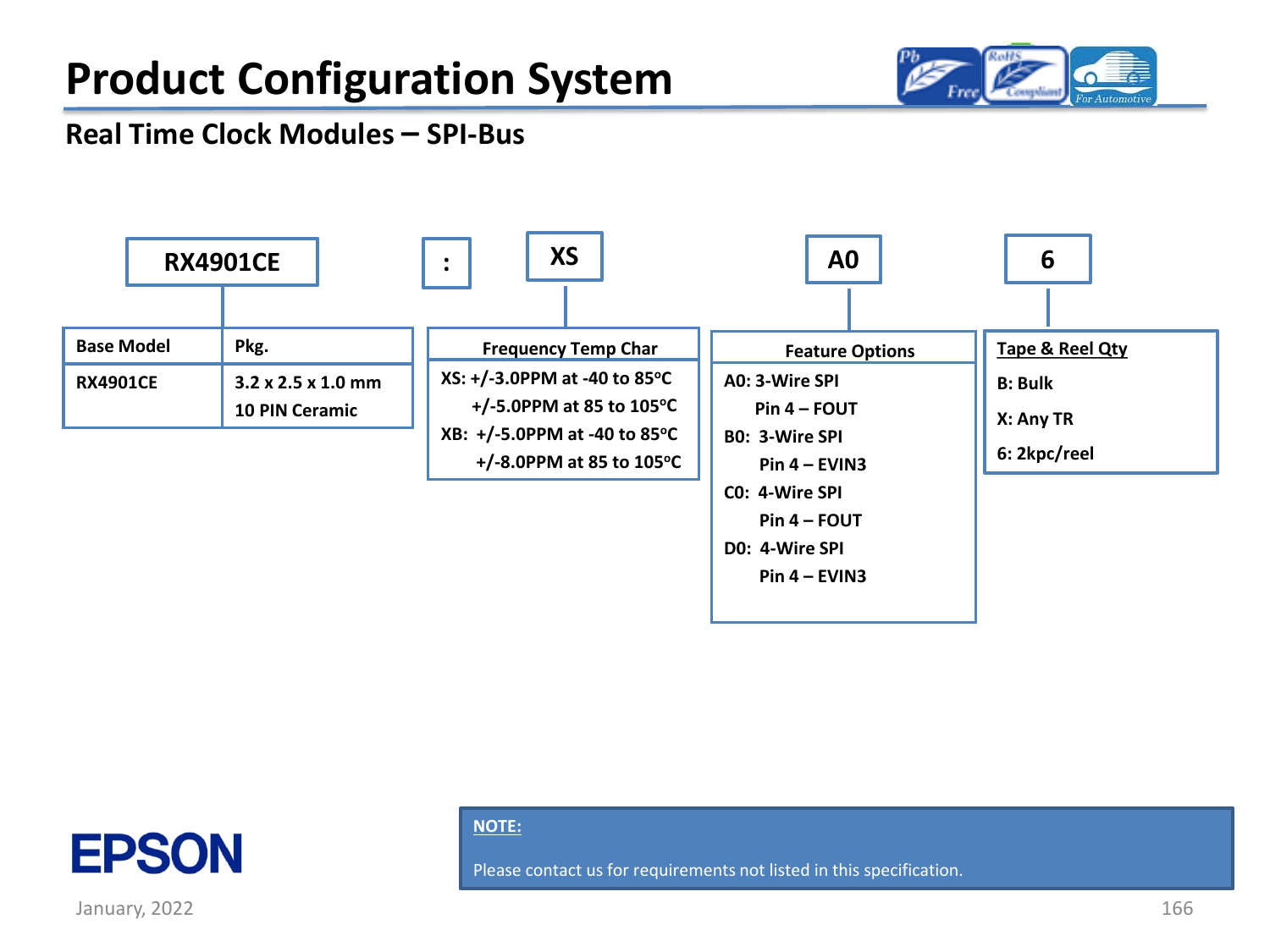

### **Real Time Clock Modules – I 2C-Bus**





January, 2022 2003 167 November 2014 167 November 2016 167 November 2016 167 November 2016 167 November 2016 1

**NOTE:**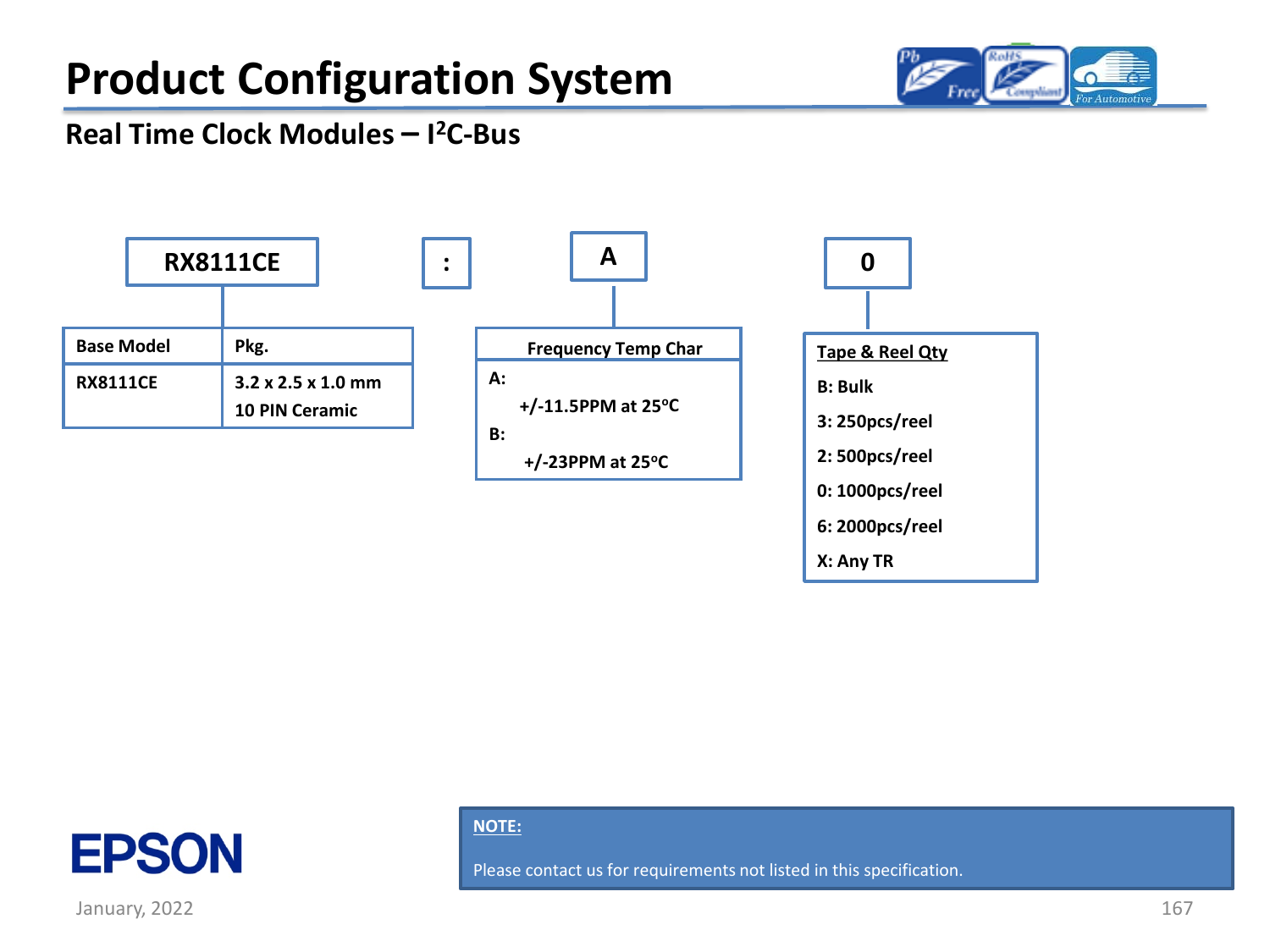

#### **Real Time Clock Modules – SPI**





January, 2022 2003 168 and 2008 168 and 2008 168 and 2008 168 and 2008 168 and 2008 168 and 2008 168 and 2008

**NOTE:**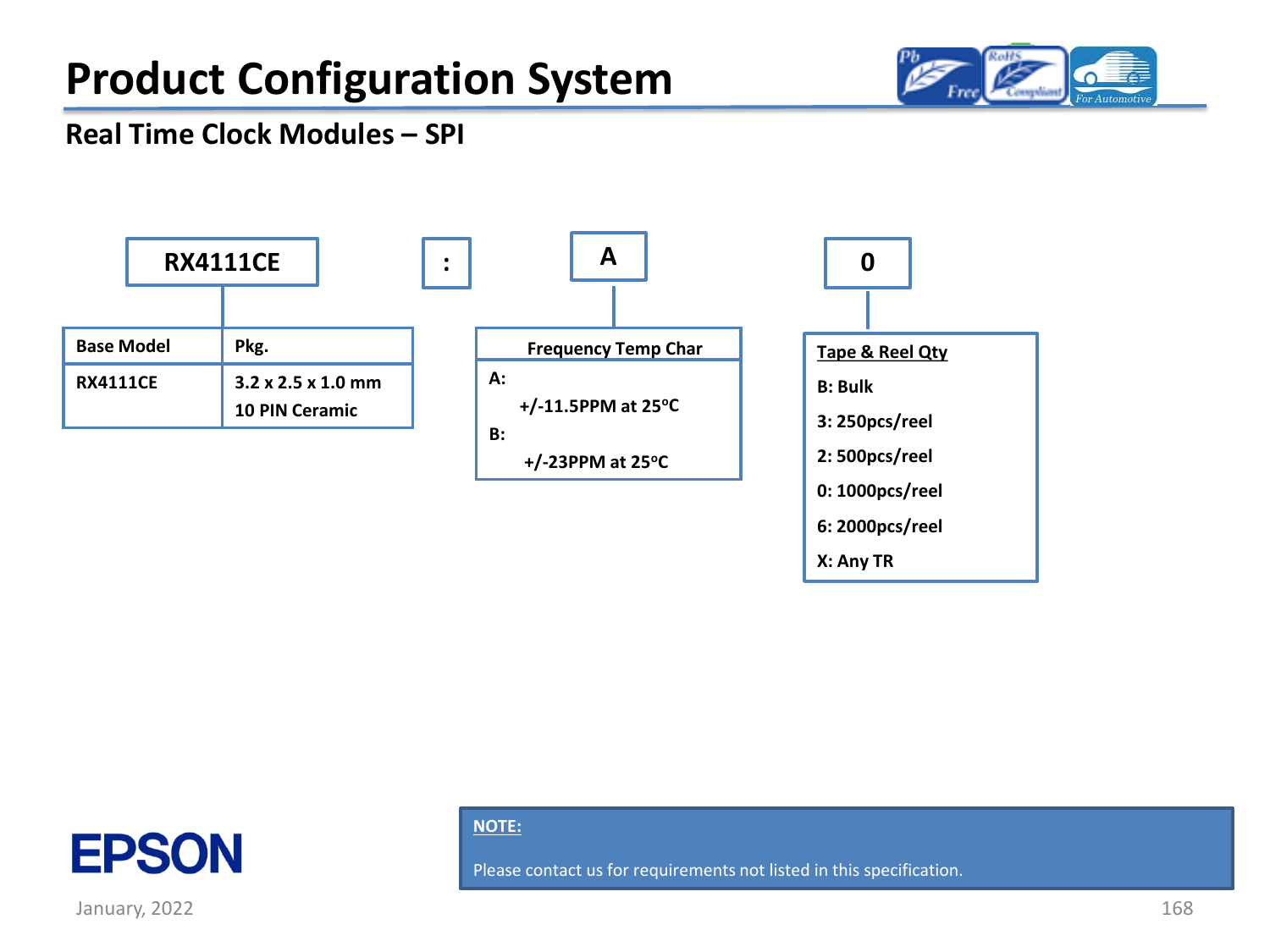

### **Real Time Clock Modules – I 2C-Bus**





January, 2022 2003 169 and the state of the state of the state of the state of the state of the state of the state of the state of the state of the state of the state of the state of the state of the state of the state of

#### **NOTE:**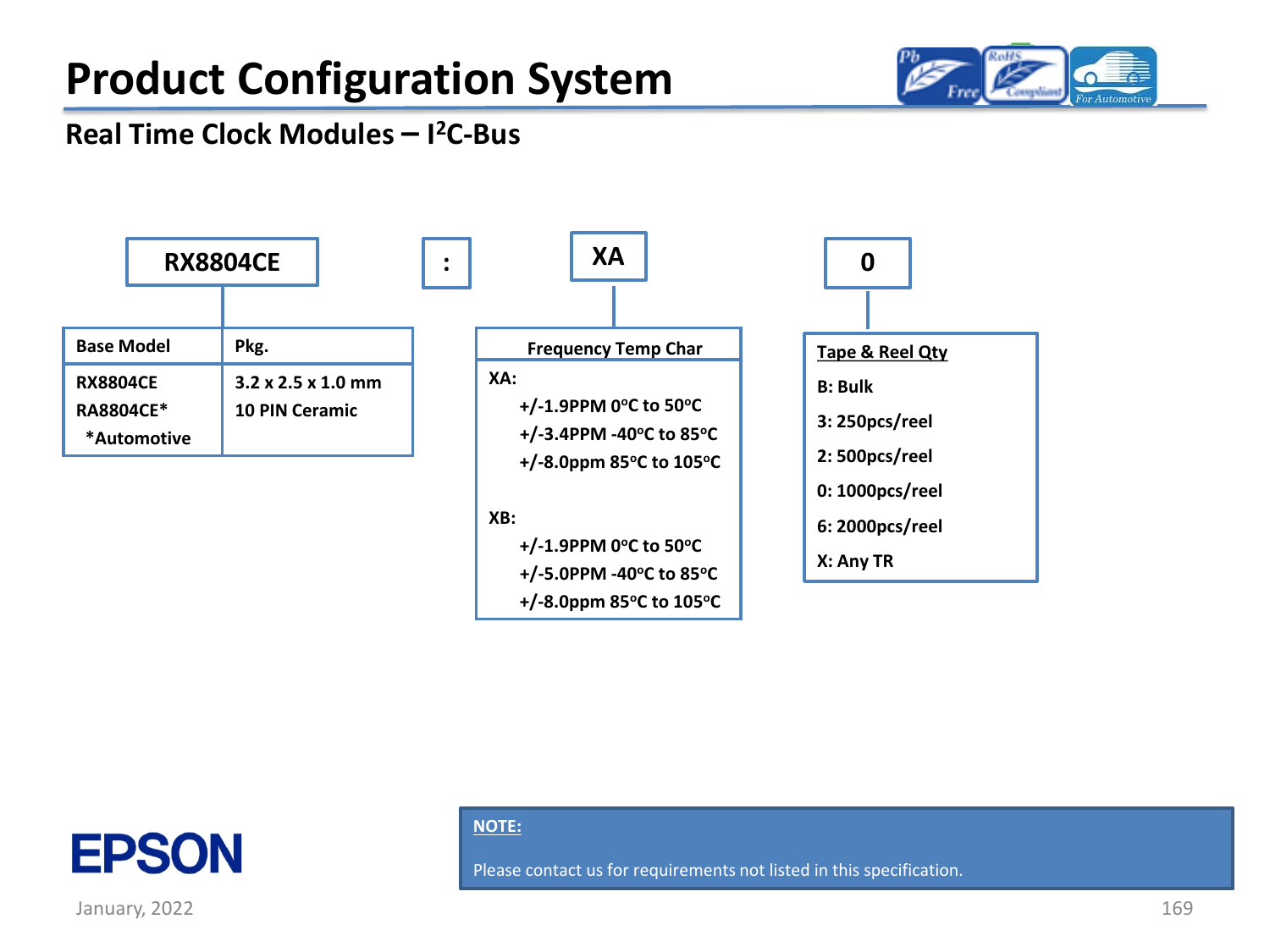

**0 PURE SN**

### **Real Time Clock Modules – Serial (3 Wire & 4 Wire)**

| <b>RA-4565SA</b>                                          |                                  |                                                 | $\bullet$<br>$\bullet$                                              | B                            | 0                                                                      |
|-----------------------------------------------------------|----------------------------------|-------------------------------------------------|---------------------------------------------------------------------|------------------------------|------------------------------------------------------------------------|
| <b>Base Model</b><br><b>RA-4565SA</b><br><b>RA-4574SA</b> | Pkg.<br>SOP 14 PIN<br>SOP 14 PIN | <b>Status</b><br><b>Active</b><br><b>Active</b> | <b>Frequency Tolerance:</b><br><b>RA-4565SA</b><br><b>RA-4574SA</b> | B=5+/-23PPM<br>B=5+/-23PPM   | Tape & Reel Qty<br><b>SOP Package Type Only</b><br><b>Blank: Bulk</b>  |
| <b>RTC-4543SA</b>                                         | SOP 14 PIN                       | <b>Active</b>                                   | <b>RTC-4543SA</b>                                                   | A=5+/-12PPM<br>$B=5+/-23PPM$ | 0: 1000 pcs. per reel<br>3: 250 pcs. per reel<br>DIP Package Type Only |
| <b>RTC-4543SB</b><br><b>RTC-4574JE</b>                    | SOP 18 PIN<br>VSOJ 20 PIN        | <b>Discontinued</b><br><b>Discontinued</b>      | <b>RTC-4543SB</b>                                                   | A=5+/-12PPM<br>B=5+/-23PPM   | S: 25pcs/Stick                                                         |
| <b>RTC-4574SA</b>                                         | SOP 14 PIN                       | <b>Active</b>                                   | <b>RTC-4574JE</b>                                                   | B=5+/-23PPM                  | <b>PURE</b>                                                            |
| <b>RTC-4701JE</b>                                         | VSOJ 20 PIN                      | <b>Discontinued</b>                             | <b>RTC-4574SA</b>                                                   | B=5+/-23PPM                  | <b>ROHS</b>                                                            |
| <b>RTC-4701NB</b>                                         | SON 22 PIN                       | <b>Discontinued</b>                             | <b>RTC-4701JE</b>                                                   | $B=5+/-23PPM$                |                                                                        |
| <b>RTC-9701JE</b>                                         | VSOJ 20 PIN                      | <b>Discontinued</b>                             | <b>RTC-4701NB</b>                                                   | $B=5+/-23PPM$                |                                                                        |
| <b>RX-4581NB</b>                                          | SON 22 PIN                       | <b>Discontinued</b>                             | <b>RTC-9701JE</b>                                                   | $B=5+/-23PPM$                |                                                                        |
|                                                           |                                  |                                                 | <b>RX-4581NB</b>                                                    | $B=5+/-23PPM$                |                                                                        |

**PURE SN**

#### Note:

SA packages in "PURE SN" is DISCONTINUED but "RoHS " is ACTIVE. Model P/N in RED font = DISCONTINUED

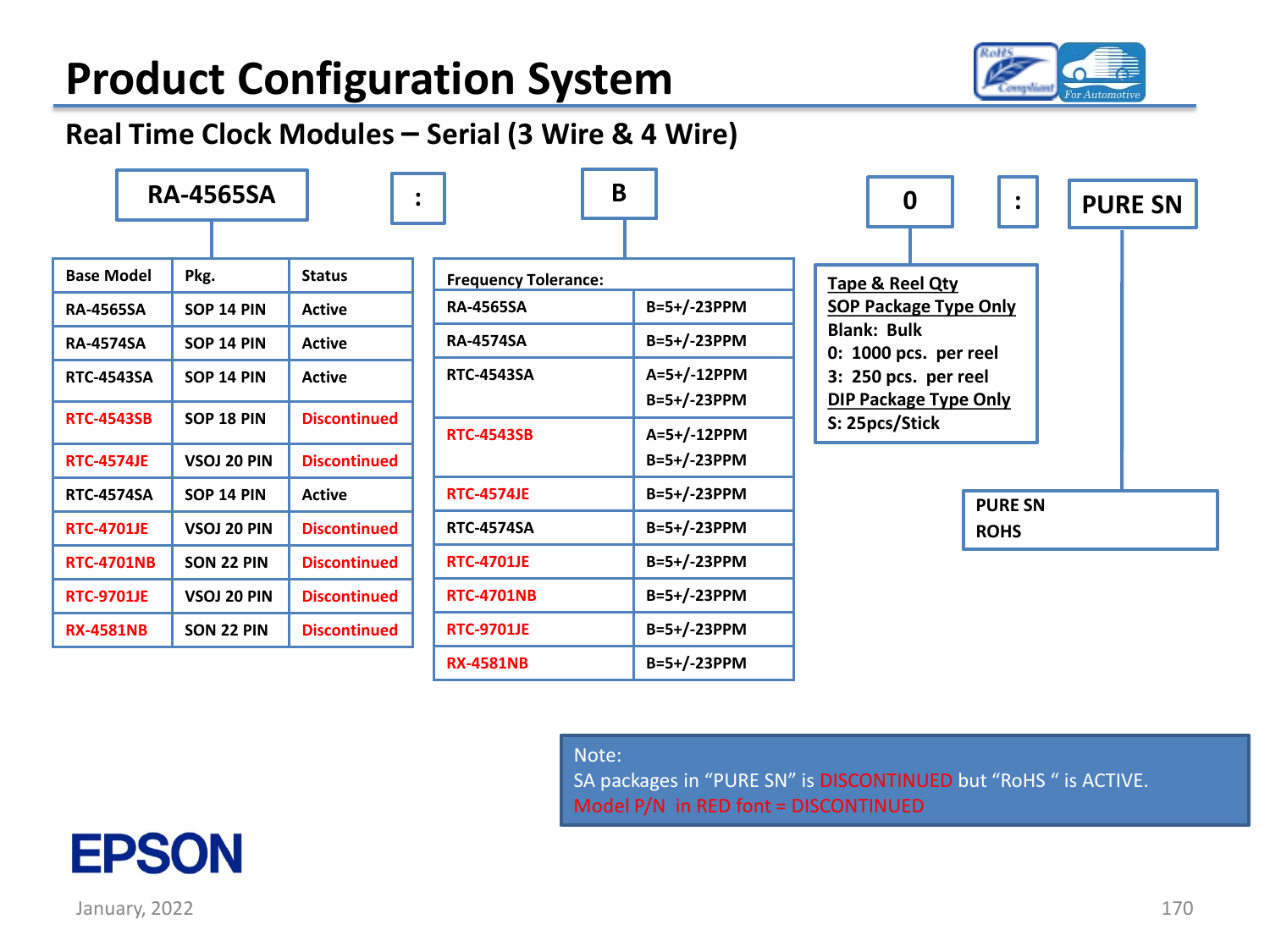

#### **Real Time Clock Modules – Serial (3 Wire & 4 Wire)**

| <b>RX-4571SA</b> |  |  |  |  |
|------------------|--|--|--|--|
|------------------|--|--|--|--|

| <b>Base Model</b> | Pkg.               | <b>Status</b>       |
|-------------------|--------------------|---------------------|
| <b>RTC-4574NB</b> | SON 22 PIN         | <b>Discontinued</b> |
| <b>RX-4045NB</b>  | SON 22 PIN         | <b>Active</b>       |
| <b>RX-4045SA</b>  | SOP 14 PIN         | <b>Active</b>       |
| <b>RX-4574LC</b>  | <b>VSOJ 12 PIN</b> | <b>Active</b>       |
| <b>RX-4575LC</b>  | <b>VSOJ 12 PIN</b> | <b>Discontinued</b> |
| <b>RX-4571LC</b>  | <b>VSOJ 12 PIN</b> | <b>Active</b>       |
| <b>RX-4571NB</b>  | SON 22 PIN         | <b>Active</b>       |
| <b>RX-4571SA</b>  | SOP 14 PIN         | <b>Active</b>       |
| <b>RX-4801SA</b>  | SOP 14 PIN         | <b>Discontinued</b> |
| <b>RX-4803SA</b>  | SOP 14 PIN         | <b>Active</b>       |
| <b>RX-4803LC</b>  | VSOJ 12 PIN        | <b>Active</b>       |
|                   |                    |                     |





#### Note:

All LC packages are already RoHS Compliant with "PURE SN". LC packages with "PURE SN" are DISCONTINUED \*RX-4575LC - Sn-Ag Plating NOT PURE SN Model P/N in RED font = DISCONTINUED

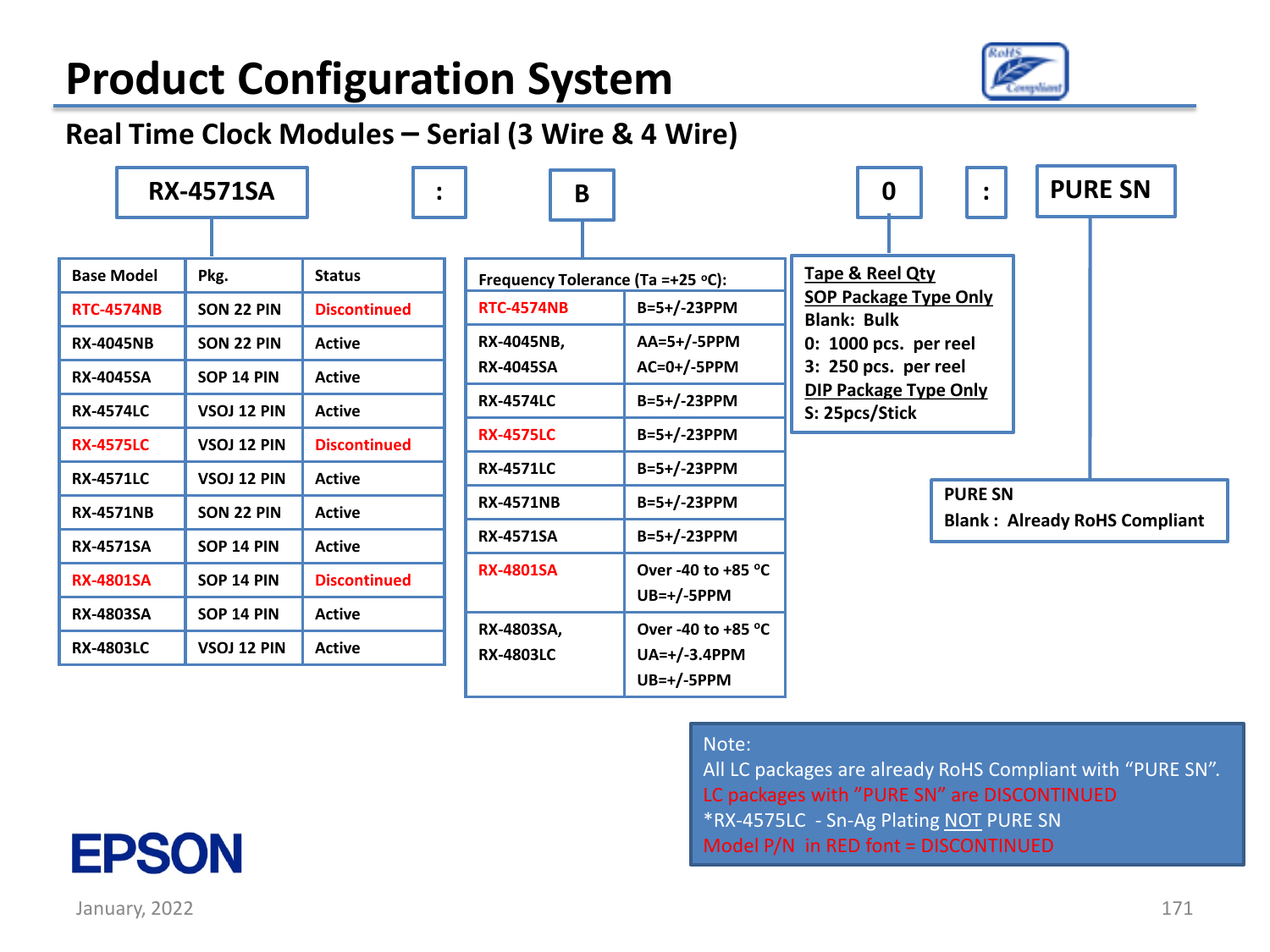

### **Real Time Clock Modules – I 2C-Bus**

| <b>RX-8581SA</b>                |             |                     | $\ddot{\cdot}$ | B                           |             | 0                                                  | $\bullet$<br>$\bullet$ |                                      | <b>PURE SN</b> |
|---------------------------------|-------------|---------------------|----------------|-----------------------------|-------------|----------------------------------------------------|------------------------|--------------------------------------|----------------|
|                                 |             |                     |                |                             |             |                                                    |                        |                                      |                |
| <b>Base Model</b>               | Pkg.        | <b>Status</b>       |                | <b>Frequency Tolerance:</b> |             | <b>Tape &amp; Reel Qty</b>                         |                        |                                      |                |
| SOP 14 PIN<br><b>RA-8565SA</b>  |             | <b>Active</b>       |                | <b>RA-8565SA</b>            | B=5+/-23PPM | <b>SOP Package Type Only</b><br><b>Blank: Bulk</b> |                        |                                      |                |
| <b>RX-8025NB</b>                | SON 22 PIN  | <b>Active</b>       |                | <b>RX-8025NB</b>            | AA=5+/-5PPM | 0: 1000 pcs. per reel                              |                        |                                      |                |
| <b>RX-8025SA</b>                | SOP 14 PIN  | <b>Active</b>       |                | <b>RX-8025SA</b>            | AA=5+/-5PPM | 3: 250 pcs. per reel                               |                        |                                      |                |
| <b>RX-8564LC</b>                | VSOJ 12 PIN | Active              |                | <b>RX-8564LC</b>            | B=5+/-23PPM | <b>DIP Package Type Only</b><br>S: 25pcs/Stick     |                        |                                      |                |
| <b>RX-8571SA</b>                | SOP 14 PIN  | <b>Active</b>       |                | <b>RX-8571SA</b>            | B=5+/-23PPM |                                                    |                        |                                      |                |
| <b>RX-8571NB</b>                | SON 22 PIN  | <b>Active</b>       |                | <b>RX-8571NB</b>            | B=5+/-23PPM |                                                    | <b>PURE SN</b>         |                                      |                |
| VSOJ 12 PIN<br><b>RX-8571LC</b> |             | <b>Active</b>       |                | <b>RX-8571LC</b>            | B=5+/-23PPM |                                                    |                        | <b>Blank: Already RoHS Compliant</b> |                |
| <b>RX-8581JE</b>                | VSOJ 20 PIN | <b>Discontinued</b> |                | <b>RX-8581JE</b>            | B=5+/-23PPM |                                                    |                        |                                      |                |
| <b>RX-8581NB</b>                | SON 22 PIN  | <b>Discontinued</b> |                | <b>RX-8581NB</b>            | B=5+/-23PPM |                                                    |                        |                                      |                |
| <b>RX-8581SA</b>                | SON 14 PIN  | <b>Active</b>       |                | <b>RX-8581SA</b>            | B=5+/-23PPM |                                                    |                        |                                      |                |
| <b>RX-8731LC</b>                | VSOJ 12 PIN | <b>Active</b>       |                | <b>RX-8731LC</b>            | B=5+/-23PPM |                                                    |                        |                                      |                |

#### Note:

All LC packages are already RoHS Compliant with "PURE SN" Model P/N in RED font = DISCONTINUED

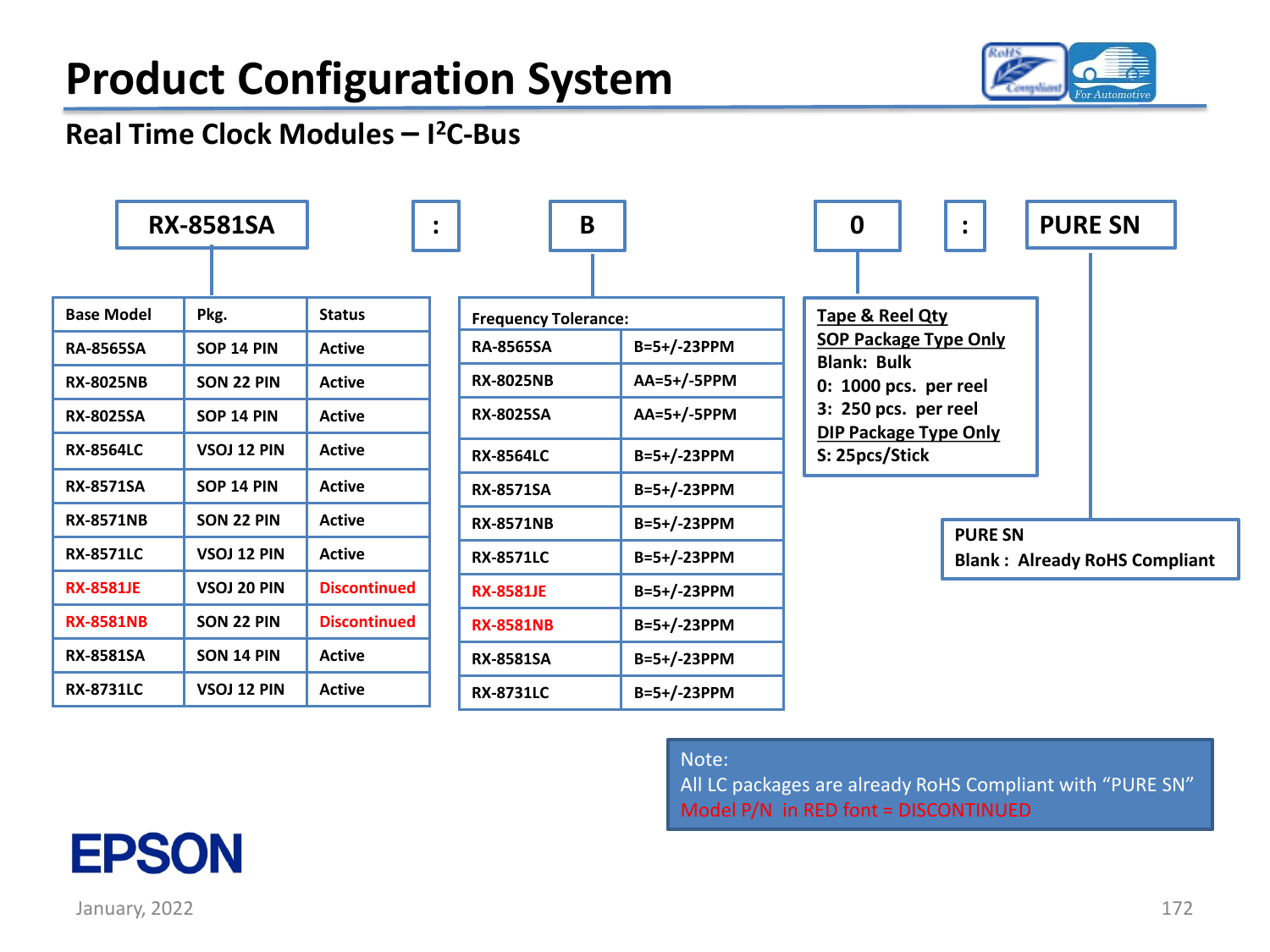

### **Real Time Clock Modules – I 2C-Bus**

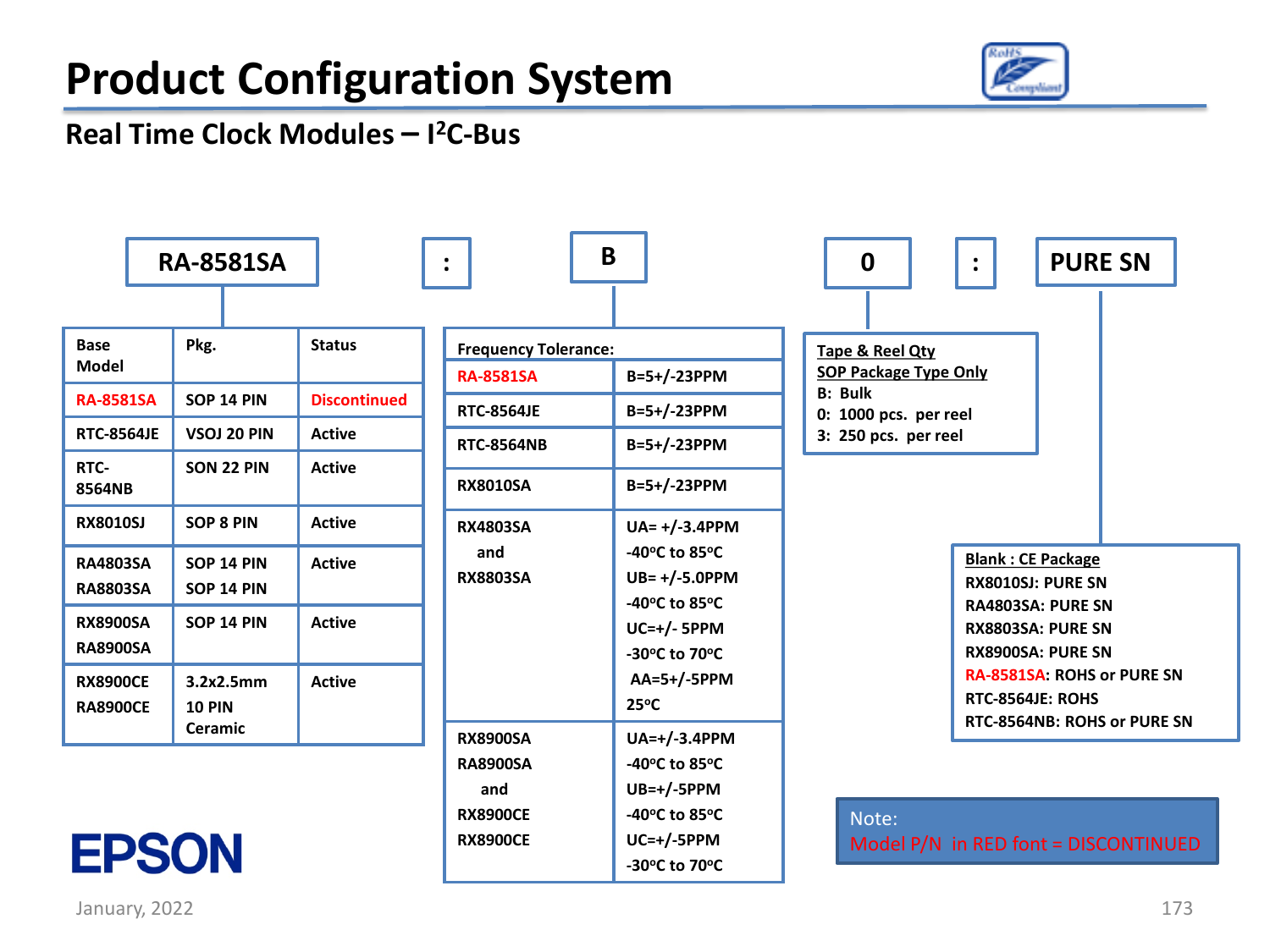

#### **Real Time Clocks – Parallel 4-bit**





Note: Model P/N in RED font = DISCONTINUED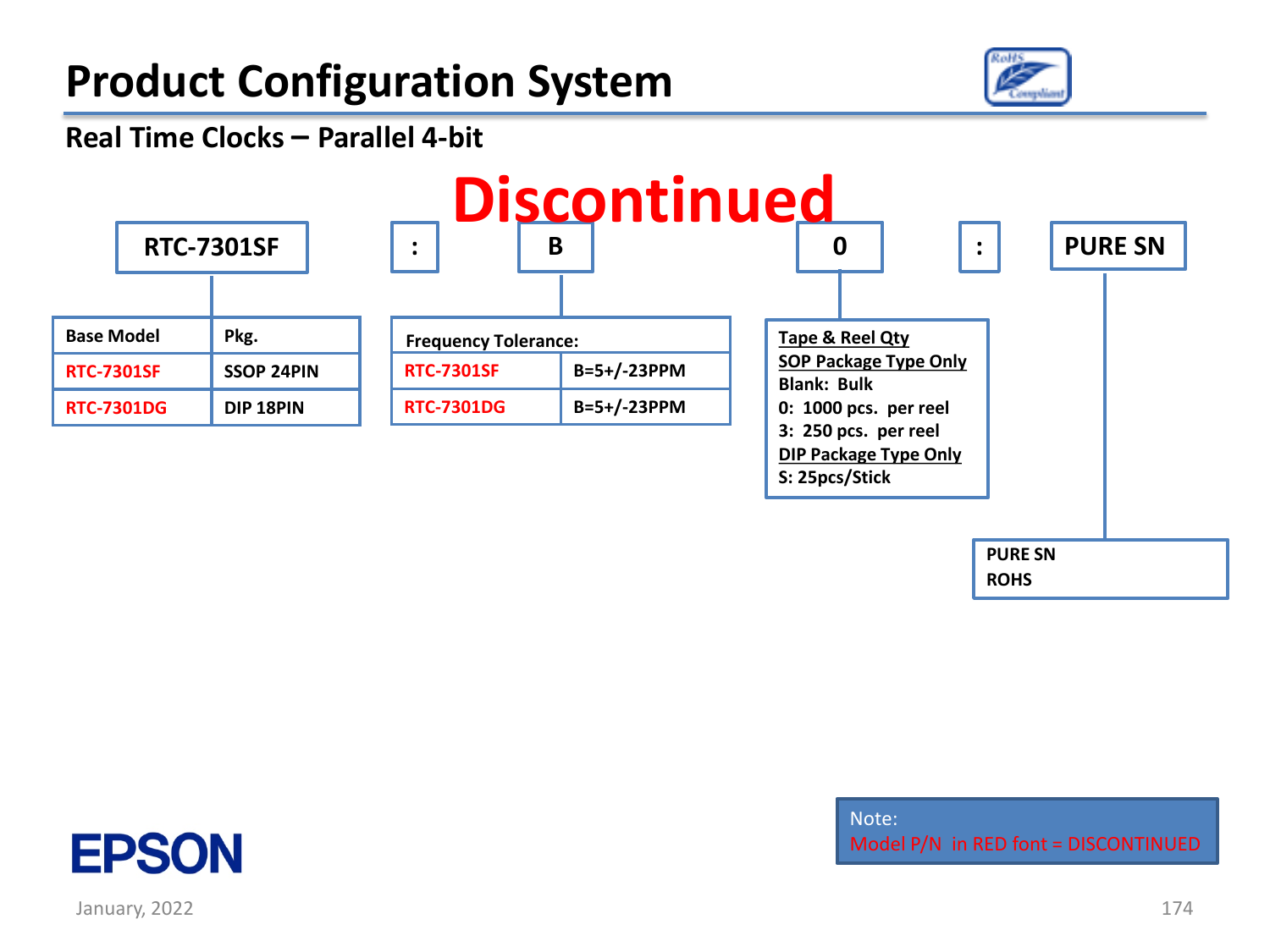

#### **Real Time Clocks – Parallel 4-bit**